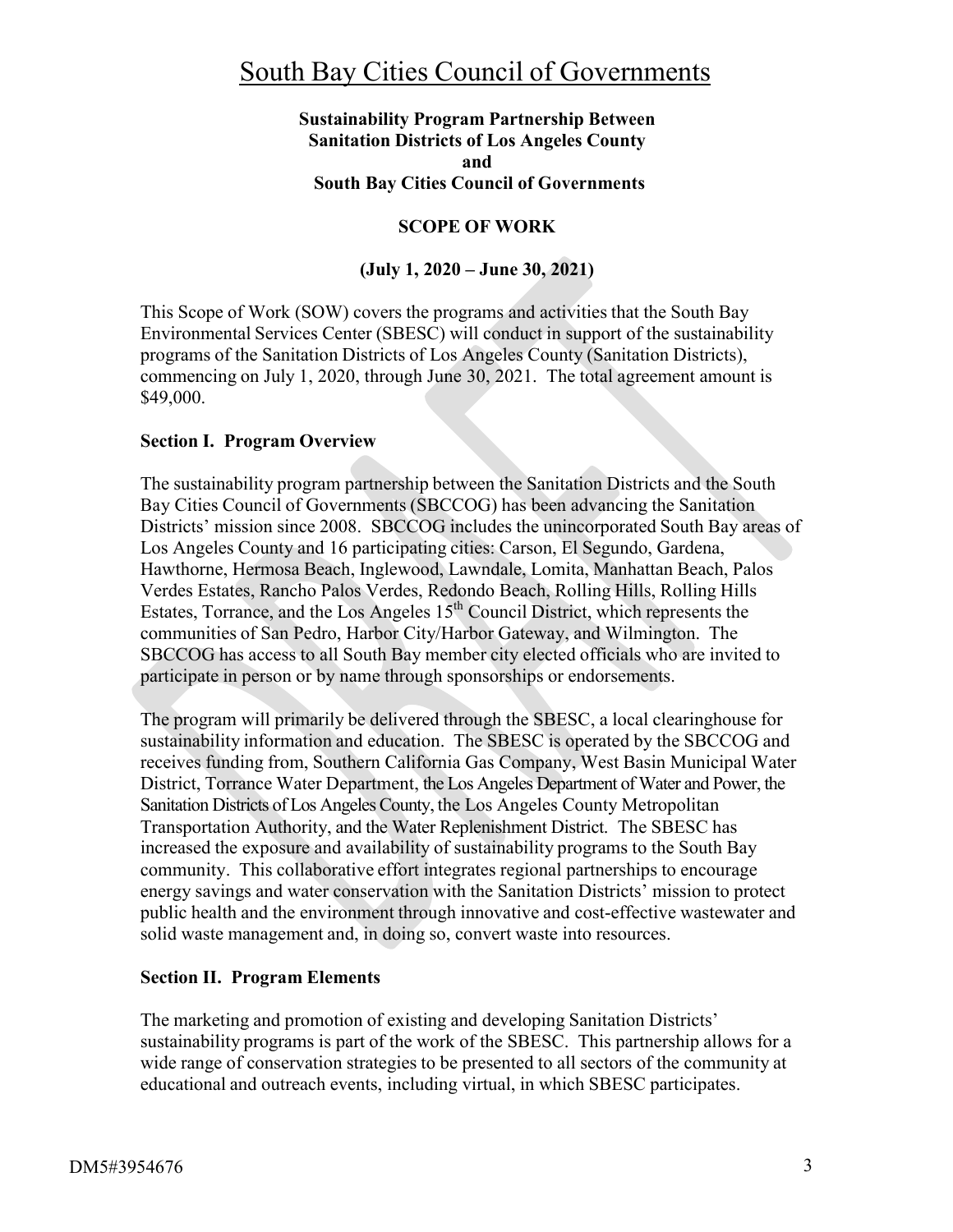#### **Section III. Collaboration and Coordination**

- A. SBESC will coordinate and host regular events to raise awareness of existing Sanitation Districts' sustainability programs in the South Bay Community.
- B. SBESC will develop and maintain a general understanding of Sanitation Districts' existing and new sustainability programs.
- C. SBESC will share timely and relevant information on programs and developments within the South Bay with Sanitation Districts' staff.
- D. SBESC will partner with the Sanitation Districts to research, develop, and collaborate on additional programs.

### **Section IV. Core Tasks**

SBESC will perform the following core tasks as part of the SOW for \$35,000 of the \$49,000 budget.

### **Task 1: Standard Community Outreach, Promotional Events Training, Workshops, and Facility Tours**

- A. Collaborate with Sanitation Districts' staff to disseminate existing educational and informational materials in support of the Districts' mission.
- B. Distribute information at SBCCOG Board meetings and other special events.
- C. Distribute information to the SBCCOG member cities for inclusion in their websites, city newsletters, and recreational guides.
- D. Attend the 16-member cities' special events, including but not limited to fairs, seasonal exhibits, and farmers markets.
- E. Exhibit at Sanitation Districts' events in the South Bay when requested.
- F. Promote Sanitation Districts message at SBESC attended in person and virtual community and outreach events, presentations, workshops, and networking opportunities (expected to attend up to 100 between July 1, 2020 and June 30, 2021).
- G. Promote the value of the Sanitation Districts' wastewater management services.
- H. Include topics that promote the Sanitation Districts' mission in existing SBESC outreach presentations.
- I. Train volunteers on the Sanitation Districts' mission and programs.
- J. Facilitate attendance at or viewing of one Sanitation Districts' Public Tour of elected officials, city employees, and business leaders, and other members of the community at the Joint Water Pollution Control Plant in Carson. Tours may be conducted in a virtual format.
- K. Collaborate with Sanitation Districts' staff to schedule up to three public outreach presentations which can be done in person or in a virtual format.

## **Task 2: Annual Marketing, Advertising, and Media**

- A. Market Sanitation Districts' events at Bixby Marsh and Household Hazardous Waste (HHW) collection program events in the South Bay to businesses, residents, and municipalities.
- B. Include Sanitation Districts' outreach materials, when requested, in chamber of commerce newsletters, city newsletters, and event specific